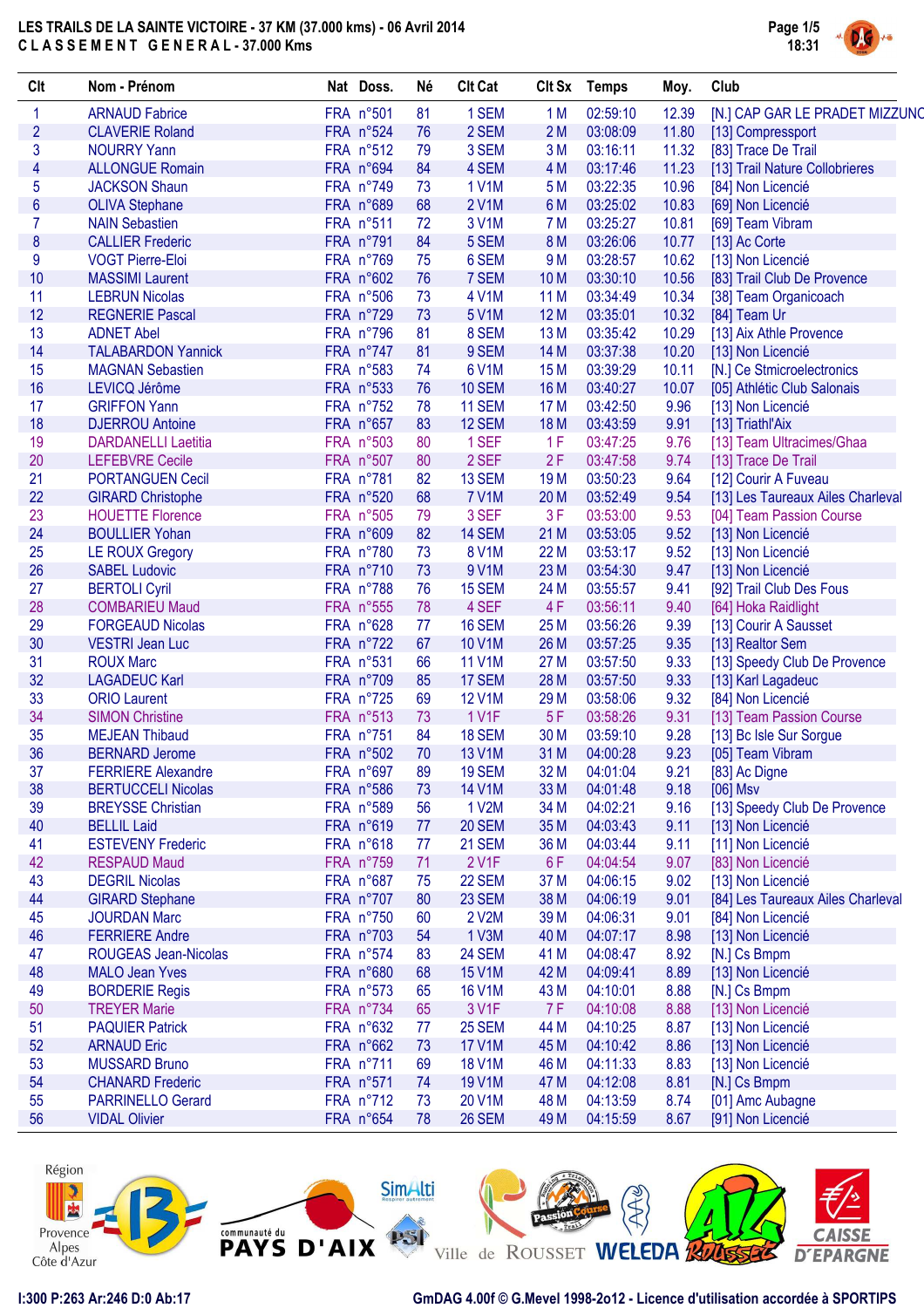

| Clt      | Nom - Prénom                                    | Nat Doss.              | Né       | <b>Clt Cat</b>         |                 | Clt Sx Temps         | Moy.         | Club                                               |
|----------|-------------------------------------------------|------------------------|----------|------------------------|-----------------|----------------------|--------------|----------------------------------------------------|
| 57       | <b>BERREWAERTS Bernard</b>                      | FRA n°600              | 51       | 2 V3M                  | 50 M            | 04:16:11             | 8.67         | [N.] Trail Club De Provence                        |
| 58       | <b>MAKOWKA Benoit</b>                           | FRA n°557              | 64       | 3 V2M                  | 51 M            | 04:17:54             | 8.61         | [N.] Smac                                          |
| 59       | <b>RAIGNER Alban</b>                            | FRA n°615              | 81       | 27 SEM                 | 52 M            | 04:18:03             | 8.60         | [69] Non Licencié                                  |
| 60       | <b>PIERI Xavier</b>                             | FRA n°564              | 90       | <b>28 SEM</b>          | 53 M            | 04:19:19             | 8.56         | [N.] A Santamariaccia                              |
| 61       | <b>GIBIER Félix</b>                             | FRA n°660              | 85       | <b>29 SEM</b>          | 54 M            | 04:19:33             | 8.55         | [13] Gap Hautes-Alpes Ahtletisme                   |
| 62       | <b>BONNARD Mikael</b>                           | FRA n°626              | 78       | <b>30 SEM</b>          | 55 M            | 04:19:36             | 8.55         | [69] Non Licencié                                  |
| 63       | <b>BONNET Alain</b>                             | FRA n°792              | 50       | 3 V3M                  | 56 M            | 04:21:09             | 8.50         | [13] Speedy Club De Provence                       |
| 64       | <b>LESOURD Roland</b>                           | FRA n°508              | 59       | 4 V2M                  | 57 M            | 04:21:46             | 8.48         | [13] Ail Rousset                                   |
| 65       | <b>JUGE Franck</b>                              | FRA n°651              | 65       | 21 V1M                 | 58 M            | 04:24:47             | 8.38         | [74] Non Licencié                                  |
| 66       | <b>RICCI Christian</b>                          | FRA n°592              | 56       | 5 V2M                  | 59 M            | 04:26:06             | 8.34         | [13] La Garde Triathlon                            |
| 67       | <b>POLETTI Jean-Thomas</b>                      | FRA n°558              | 76       | 31 SEM                 | 60 M            | 04:27:16             | 8.31         | [N.] A Santamariaccia                              |
| 68       | <b>PILAT Sebastien</b>                          | FRA n°518              | 78       | 32 SEM                 | 61 M            | 04:27:26             | 8.30         | [83] Non Licencié                                  |
| 69       | <b>PENVEN Mikael</b>                            | FRA n°778              | 72       | <b>22 V1M</b>          | 62 M            | 04:27:58             | 8.28         | [13] Non Licencié                                  |
| $70$     | <b>CURTIL Sylvain</b>                           | FRA n°768              | 78       | 33 SEM                 | 63 M            | 04:28:04             | 8.28         | [13] Bonnieux Run And Bike                         |
| 71       | <b>AUTHEVILLE Marielaure</b>                    | FRA n°708              | 76       | 5 SEF                  | 8F              | 04:29:00             | 8.25         | [13] Non Licencié                                  |
| 72       | <b>DUCHEMIN Frédéric</b>                        | FRA n°728              | 64       | 6 V2M                  | 64 M            | 04:29:45             | 8.23         | [13] Olympique Cabries Calas                       |
| 73       | <b>PICCITTO Olivier</b>                         | FRA n°760              | 77       | <b>34 SEM</b>          | 65 M            | 04:30:55             | 8.19         | [13] Trail Club Des Fous                           |
| 74       | <b>FLEUREAU Valentin</b>                        | FRA n°683              | 78       | <b>35 SEM</b>          | 66 M            | 04:30:59             | 8.19         | [06] Non Licencié                                  |
| 75       | <b>PASQUALAGGI Toussaint</b>                    | FRA n°556              | 76       | <b>36 SEM</b>          | 67 M            | 04:31:23             | 8.18         | [N.] A Santamariaccia                              |
| 76       | <b>COLMOU Ronan</b>                             | FRA n°656              | 76       | 37 SEM                 | 68 M            | 04:32:05             | 8.16         | [13] Non Licencié                                  |
| 77       | <b>LUCAS Christian</b>                          | FRA n°797              | 73       | 23 V1M                 | 69 <sub>M</sub> | 04:32:09             | 8.16         | [00] Non Licencié                                  |
| 78       | <b>HUYGHE Laetitia</b>                          | FRA n°648              | 74       | 4 V1F                  | 9F              | 04:32:09             | 8.16         | [13] Non Licencié                                  |
| 79       | <b>ROBERT Alain</b>                             | FRA n°691              | 54       | 4 V3M                  | 70 M            | 04:32:10             | 8.16         | [83] Speedy Club De Provence                       |
| 80       | <b>NICOLAS Philippe</b>                         | FRA n°560              | 62       | <b>7 V2M</b>           | 71 M            | 04:32:41             | 8.14         | [N.] Smac                                          |
| 81       | <b>CALVEZ Francois</b>                          | FRA n°775              | 73       | 24 V1M                 | 72 M            | 04:33:49             | 8.11         | [13] Cab Pont-L'Abbe                               |
| 82       | <b>ORIO Marie-Christelle</b>                    | FRA n°727              | 71       | 5 V1F                  | 10F             | 04:33:56             | 8.10         | [13] Non Licencié                                  |
| 83       | <b>IVARRA Amandine</b>                          | FRA n°665              | 74       | 6 V1F                  | 11F             | 04:34:06             | 8.10         | [13] Aix Athle Provence                            |
| 84       | <b>AHRAM Ahmed</b>                              | FRA n°643              | 91       | <b>38 SEM</b>          | 73 M            | 04:35:13             | 8.07         | [13] Non Licencié                                  |
| 85       | <b>JEAN Eric</b>                                | FRA n°776              | 80       | <b>39 SEM</b>          | 74 M            | 04:36:16             | 8.04         | [83] La Foulee Salonnaise                          |
| 86<br>87 | <b>ARECCHI Denis</b>                            | FRA n°785              | 61<br>70 | 8 V2M<br><b>25 V1M</b> | 75 M            | 04:36:45             | 8.02<br>8.02 | [13] Non Licencié                                  |
| 88       | DE ROVERE Jean Marc                             | FRA n°631<br>FRA n°588 | 72       | <b>26 V1M</b>          | 76 M<br>77 M    | 04:36:50<br>04:37:37 | 8.00         | [13] Asptt Marseille                               |
| 89       | <b>BIANCHI Stéphane</b><br><b>SKRIVAN Fleur</b> | FRA n°793              | 74       | <b>7 V1F</b>           | 12F             | 04:37:43             | 7.99         | [13] Space Runners<br>[13] Speedy Club De Provence |
| 90       | <b>SALOMEZ Claire</b>                           | FRA n°529              | 70       | 8 V1F                  | 13F             | 04:39:46             | 7.94         | [13] Non Licencié                                  |
| 91       | <b>VEDOVATI Stephanie</b>                       | FRA n°547              | 71       | 9 V1F                  | 14 F            | 04:40:04             | 7.93         | [13] Les Taureaux Ailes Charleval                  |
| 92       | <b>FERAUD Amandine</b>                          | FRA n°756              | 82       | 6 SEF                  | 15F             | 04:41:53             | 7.88         | [13] Non Licencié                                  |
| 93       | <b>BERNARDINI Guy</b>                           | FRA n°561              | 84       | 40 SEM                 | <b>78 M</b>     | 04:42:30             | 7.86         | [N.] A Santamariaccia                              |
| 94       | <b>CECCHINEL Laurent</b>                        | FRA n°757              | 71       | <b>27 V1M</b>          | 79 M            | 04:44:53             | 7.79         | [83] Non Licencié                                  |
| 95       | POLO Gavino                                     | FRA n°521              | 61       | 9 V2M                  | 80 M            | 04:45:02             | 7.79         | [13] Non Licencié                                  |
| 96       | <b>SCIPILLITI Fabrice</b>                       | FRA n°567              | 81       | 41 SEM                 | 81 M            | 04:45:34             | 7.77         | [N.] A Santamariaccia                              |
| 97       | <b>RESPAUD Sebastien</b>                        | FRA n°548              | 72       | <b>28 V1M</b>          | 82 M            | 04:47:04             | 7.73         | [13] Non Licencié                                  |
| 98       | <b>CAOUDAL Fred</b>                             | FRA n°779              | 65       | 29 V1M                 | 83 M            | 04:47:34             | 7.72         | [29] Non Licencié                                  |
| 99       | <b>CONSTANTY Marie Rose</b>                     | FRA n°522              | 58       | 1 V <sub>2</sub> F     | 16F             | 04:48:00             | 7.71         | [13] Non Licencié                                  |
| 100      | <b>MARTINEZ Laurent</b>                         | FRA n°645              | 56       | <b>10 V2M</b>          | 84 M            | 04:48:47             | 7.69         | [13] Non Licencié                                  |
| 101      | <b>EXTREMET Dominique</b>                       | FRA n°663              | 67       | 30 V1M                 | 85 M            | 04:48:58             | 7.68         | [13] Non Licencié                                  |
| 102      | <b>PETER Franck</b>                             | FRA n°794              | 70       | 31 V1M                 | 86 M            | 04:50:05             | 7.65         | [01] Non Licencié                                  |
| 103      | <b>RAMAT Samuel</b>                             | FRA n°605              | 83       | 42 SEM                 | 87 M            | 04:50:55             | 7.63         | [13] Allumes Ste Victoire                          |
| 104      | <b>COURBIS Joel</b>                             | FRA n°535              | 62       | 11 V2M                 | 88 M            | 04:51:49             | 7.61         | [71] Non Licencié                                  |
| 105      | <b>NAVARRO Robert</b>                           | FRA n°523              | 50       | 5 V3M                  | 89 M            | 04:54:29             | 7.54         | [74] Non Licencié                                  |
| 106      | <b>AMENDA Cedric</b>                            | FRA n°731              | 75       | 43 SEM                 | 90 M            | 04:54:33             | 7.54         | [13] Non Licencié                                  |
| 107      | <b>LILLAZ Fabienne</b>                          | FRA n°590              | 72       | 10 V1F                 | 17F             | 04:58:16             | 7.44         | [13] Non Licencié                                  |
| 108      | <b>MOUHOUBI Moussa</b>                          | FRA n°570              | 66       | 32 V1M                 | 91 M            | 04:59:28             | 7.41         | [N.] Cs Bmpm                                       |
| 109      | <b>PINEDE Jean-Marie</b>                        | FRA n°569              | 77       | 44 SEM                 | 92 M            | 04:59:29             | 7.41         | [N.] Cs Bmpm                                       |
| 110      | <b>GOUDET Thierry</b>                           | FRA n°572              | 68       | 33 V1M                 | 93 M            | 04:59:29             | 7.41         | [N.] Cs Bmpm                                       |
| 111      | <b>LEBUGLE Mathieu</b>                          | FRA n°622              | 82       | 45 SEM                 | 94 M            | 04:59:47             | 7.41         | [13] Team Life Experience                          |
| 112      | <b>VAUGEOIS Maxime</b>                          | FRA n°735              | 85       | <b>46 SEM</b>          | 95 M            | 04:59:52             | 7.40         | [13] Sco Sainte Marguerite Marseille               |

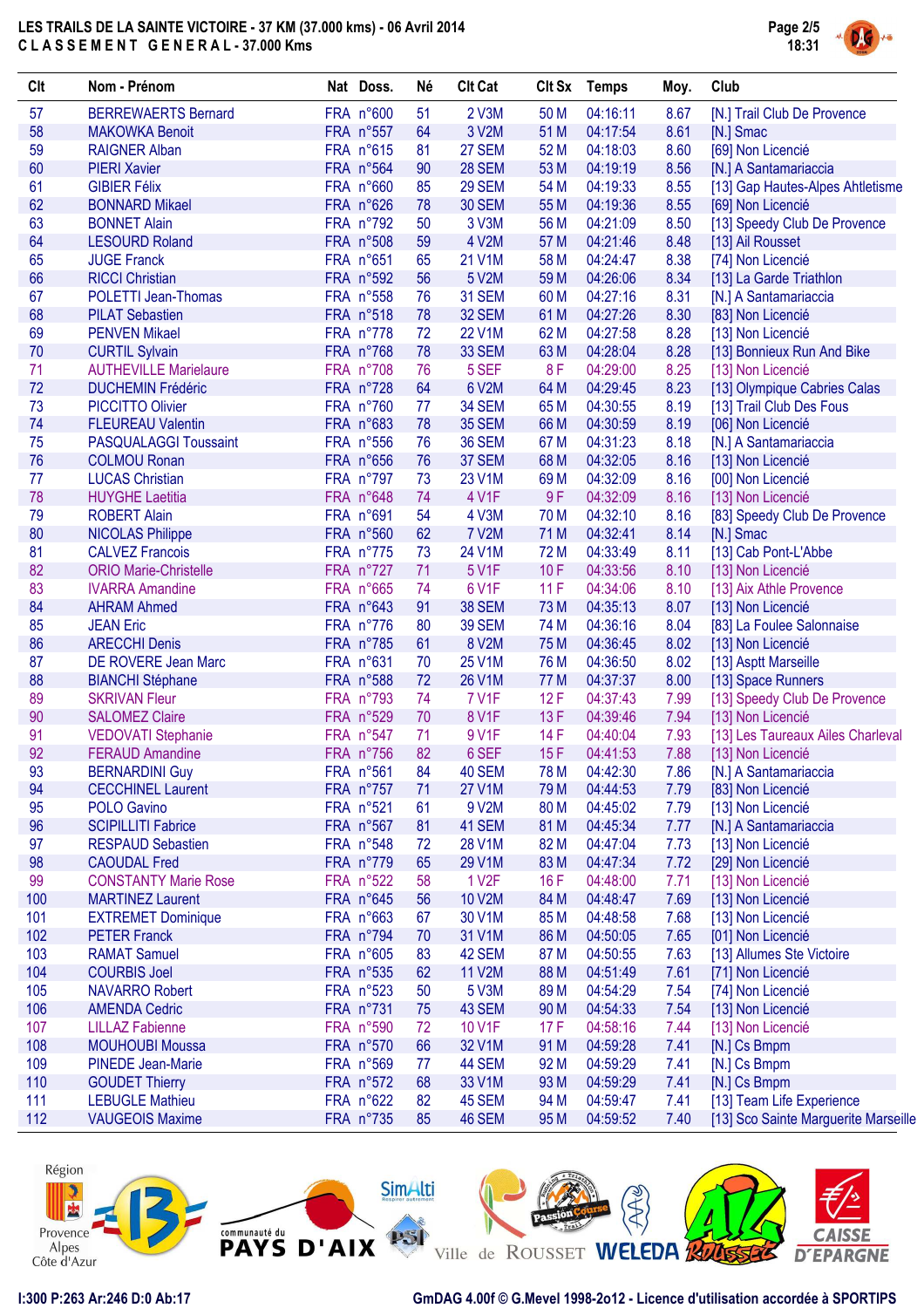

| Clt | Nom - Prénom                  | Nat Doss. | Né | <b>Clt Cat</b>     | <b>Clt Sx</b>    | <b>Temps</b> | Moy. | Club                                   |
|-----|-------------------------------|-----------|----|--------------------|------------------|--------------|------|----------------------------------------|
| 113 | <b>DOLE Nicolas</b>           | FRA n°732 | 86 | 47 SEM             | 96 M             | 05:00:06     | 7.40 | [13] Non Licencié                      |
| 114 | <b>VIBET Nicolas</b>          | FRA n°510 | 72 | 34 V1M             | 97 M             | 05:00:51     | 7.38 | [13] Olympique Cabries Calas           |
| 115 | <b>RAPIDEL Jerome</b>         | FRA n°770 | 76 | 48 SEM             | 98 M             | 05:00:51     | 7.38 | [84] Olympique Cabries Calas           |
| 116 | <b>MAGNIER Matthias</b>       | FRA n°398 | 75 | 49 SEM             | 99 M             | 05:00:52     | 7.38 | [N.] Non Licencié                      |
| 117 | <b>DESRAY Christophe</b>      | FRA n°700 | 82 | <b>50 SEM</b>      | 100 M            | 05:00:52     | 7.38 | [13] Non Licencié                      |
| 118 | YAPOUDJIAN Philippe           | FRA n°519 | 65 | 35 V1M             | 101 M            | 05:01:01     | 7.38 | [13] Team Regvs Armeniacvs             |
| 119 | <b>LAVOINE Jean-Michel</b>    | FRA n°652 | 60 | <b>12 V2M</b>      | 102 M            | 05:01:34     | 7.36 | [13] Non Licencié                      |
| 120 | <b>CHRISMENT Alexandra</b>    | FRA n°525 | 80 | 7 SEF              | 18F              | 05:02:06     | 7.35 | [82] Non Licencié                      |
| 121 | <b>LORENZI David</b>          | FRA n°706 | 74 | 36 V1M             | 103 M            | 05:03:31     | 7.31 | [13] Non Licencié                      |
| 122 | <b>CONTE Philippe</b>         | FRA n°754 | 66 | 37 V1M             | 104 M            | 05:03:40     | 7.31 | [13] Non Licencié                      |
| 123 | <b>SIMONIN Gerard</b>         | FRA n°646 | 51 | 6 V3M              | 105 M            | 05:04:45     | 7.28 | [13] Non Licencié                      |
| 124 | <b>ALIAGA Bruno</b>           | FRA n°699 | 69 | 38 V1M             | 106 M            | 05:05:00     | 7.28 | [78] Non Licencié                      |
| 125 | <b>REGULA Manfred</b>         | FRA n°580 | 67 | 39 V1M             | 107 M            | 05:05:07     | 7.28 | [N.] Ce Stmicroelectronics             |
| 126 | <b>CADENEL Jean-Luc</b>       | FRA n°714 | 62 | 13 V2M             | 108 M            | 05:05:25     | 7.27 | [83] Non Licencié                      |
| 127 | PONS Jean Luc                 | FRA n°538 | 70 | 40 V1M             | 109 M            | 05:05:26     | 7.27 | [13] Non Licencié                      |
| 128 | <b>VINCENT Stephane</b>       | FRA n°568 | 71 | 41 V1M             | 110 M            | 05:05:44     | 7.26 | [N.] Cs Bmpm                           |
| 129 | <b>BASTO Adriano</b>          | FRA n°737 | 69 | 42 V1M             | 111 M            | 05:06:11     | 7.25 | [13] Ac Lancon                         |
| 130 | <b>RIBAULT Cedric</b>         | FRA n°633 | 77 | <b>51 SEM</b>      | 112 M            | 05:07:02     | 7.23 | [13] Team Raidspire                    |
| 131 | PONZEVERA Julien              | FRA n°563 | 80 | <b>52 SEM</b>      | 113 M            | 05:07:58     | 7.21 | [N.] A Santamariaccia                  |
| 132 | <b>BALLAND Jean-Charles</b>   | FRA n°596 | 68 | 43 V1M             | 114 M            | 05:08:07     | 7.21 | [N.] Trail Club De Provence            |
| 133 | <b>AMANS Karine</b>           | FRA n°639 | 76 | 8 SEF              | 19F              | 05:08:24     | 7.20 | [39] Team Raidspire                    |
| 134 | <b>GAYARD Herve</b>           | FRA n°559 | 68 | 44 V1M             | 115 M            | 05:08:46     | 7.19 | [N.] Smac                              |
| 135 | <b>LAUTARD Silvie</b>         | FRA n°607 | 75 | 9 SEF              | 20F              | 05:08:59     | 7.18 | [13] Allumes Ste Victoire              |
| 136 | <b>BOREL Jean-Yves</b>        | FRA n°636 | 75 | <b>53 SEM</b>      | 116 M            | 05:09:16     | 7.18 | [13] Non Licencié                      |
| 137 |                               | FRA n°783 | 69 | 45 V1M             | 117 M            | 05:09:23     | 7.18 |                                        |
|     | <b>SAGAZAN Jean-Marc</b>      |           |    |                    |                  |              |      | [13] Non Licencié                      |
| 138 | <b>LEFRANC Cedric</b>         | FRA n°765 | 72 | 46 V1M             | 118 M            | 05:09:32     | 7.17 | [13] Non Licencié                      |
| 139 | <b>PRIANO Christophe</b>      | FRA n°666 | 65 | 47 V1M             | 119 <sub>M</sub> | 05:09:32     | 7.17 | [44] Non Licencié                      |
| 140 | <b>ESCANDE Patrick</b>        | FRA n°721 | 77 | <b>54 SEM</b>      | 120 M            | 05:10:19     | 7.15 | [13] Team Raidspire                    |
| 141 | <b>LAMBERT Christine</b>      | FRA n°606 | 76 | <b>10 SEF</b>      | 21F              | 05:10:28     | 7.15 | [13] Les Allumes De La Sainte Victoire |
| 142 | <b>SARTRE Mathieu</b>         | FRA n°516 | 76 | <b>55 SEM</b>      | 121 M            | 05:10:36     | 7.15 | [13] Non Licencié                      |
| 143 | <b>LIETAER Eric</b>           | FRA n°509 | 50 | 7 V3M              | 122 M            | 05:10:56     | 7.14 | [13] Ail Rousset                       |
| 144 | <b>GODARD Frederic</b>        | FRA n°771 | 75 | <b>56 SEM</b>      | 123 M            | 05:12:36     | 7.10 | [13] Non Licencié                      |
| 145 | <b>PASTORELLI Célia</b>       | FRA n°723 | 83 | <b>11 SEF</b>      | 22F              | 05:15:03     | 7.05 | [83] Non Licencié                      |
| 146 | <b>SANCHEZ Marie Pierre</b>   | FRA n°704 | 63 | 2 V <sub>2</sub> F | 23 F             | 05:15:07     | 7.05 | [13] Aix Athle Provence                |
| 147 | <b>GRASSIN Thierry</b>        | FRA n°537 | 66 | 48 V1M             | 124 M            | 05:15:28     | 7.04 | [13] Non Licencié                      |
| 148 | <b>DESCAT Nicolas</b>         | FRA n°774 | 75 | 57 SEM             | 125 M            | 05:16:19     | 7.02 | [29] Non Licencié                      |
| 149 | <b>MAGNON Laurent</b>         | FRA n°625 | 66 | 49 V1M             | 126 M            | 05:16:25     | 7.02 | [30] Speedy Club De Provence           |
| 150 | <b>ROLIN Nicolas</b>          | FRA n°674 | 67 | 50 V1M             | 127 M            | 05:16:49     | 7.01 | $[13]$ Smac                            |
| 151 | <b>KOKORINA Yana</b>          | FRA n°685 | 68 | <b>11 V1F</b>      | 24 F             | 05:17:40     | 6.99 | [13] Sco Sainte Marguerite Marseille   |
| 152 | ROLLOT Jean-Serge             | FRA n°575 | 56 | 14 V2M             | 128 M            | 05:18:18     | 6.97 | [N.] Cs Bmpm                           |
| 153 | <b>LUMEAU Julien</b>          | FRA n°717 | 78 | <b>58 SEM</b>      | 129 M            | 05:18:44     | 6.97 | [13] Non Licencié                      |
| 154 | <b>BARONI Patrick</b>         | FRA n°621 | 65 | 51 V1M             | 130 M            | 05:19:22     | 6.95 | [13] Non Licencié                      |
| 155 | <b>ERETEO Anne</b>            | FRA n°672 | 67 | <b>12 V1F</b>      | 25F              | 05:19:45     | 6.94 | [84] Non Licencié                      |
| 156 | <b>AMANS Jean Pierre</b>      | FRA n°637 | 72 | 52 V1M             | 131 M            | 05:19:46     | 6.94 | [13] Team Raidspire                    |
| 157 | <b>BECK Raphael</b>           | FRA n°649 | 76 | <b>59 SEM</b>      | 132 M            | 05:20:57     | 6.92 | [74] Non Licencié                      |
| 158 | <b>PERON Ronan</b>            | FRA n°587 | 71 | 53 V1M             | 133 M            | 05:21:18     | 6.91 | [06] Space Runners                     |
| 159 | <b>SANTAELLA Keving</b>       | FRA n°659 | 81 | 60 SEM             | 134 M            | 05:21:30     | 6.91 | [05] Non Licencié                      |
| 160 | <b>CLABAUT Jean-Guillaume</b> | FRA n°744 | 75 | 61 SEM             | 135 M            | 05:21:45     | 6.90 | [13] Non Licencié                      |
| 161 | PITAVAL Sébastien             | FRA n°743 | 76 | 62 SEM             | 136 M            | 05:21:45     | 6.90 | [06] S/L Ac Valbonne                   |
| 162 | <b>FOUGEROUSE Michel</b>      | FRA n°705 | 72 | 54 V1M             | 137 M            | 05:22:15     | 6.89 | [13] Non Licencié                      |
| 163 | <b>RICHAUD Laurent</b>        | FRA n°620 | 69 | 55 V1M             | 138 M            | 05:22:18     | 6.89 | [13] Non Licencié                      |
| 164 | <b>MOUNIER Patrick</b>        | FRA n°642 | 62 | <b>15 V2M</b>      | 139 M            | 05:25:08     | 6.83 | [38] Non Licencié                      |
| 165 | <b>RAOUX Alice</b>            | FRA n°679 | 78 | <b>12 SEF</b>      | 26 F             | 05:26:13     | 6.81 | [13] Non Licencié                      |
| 166 | <b>KERGALL Francois</b>       | FRA n°693 | 85 | 63 SEM             | 140 M            | 05:27:00     | 6.79 | [13] Marseille Trail Club              |
| 167 | <b>PANUEL Marie-Laure</b>     | FRA n°686 | 67 | 13 V1F             | 27F              | 05:27:12     | 6.79 | [83] Les Allumes De La Sainte Victoire |
| 168 | <b>GEMIN Philippe</b>         | FRA n°540 | 63 | <b>16 V2M</b>      | 141 M            | 05:28:13     | 6.76 | [55] Les Allumes De La Sainte Victoire |

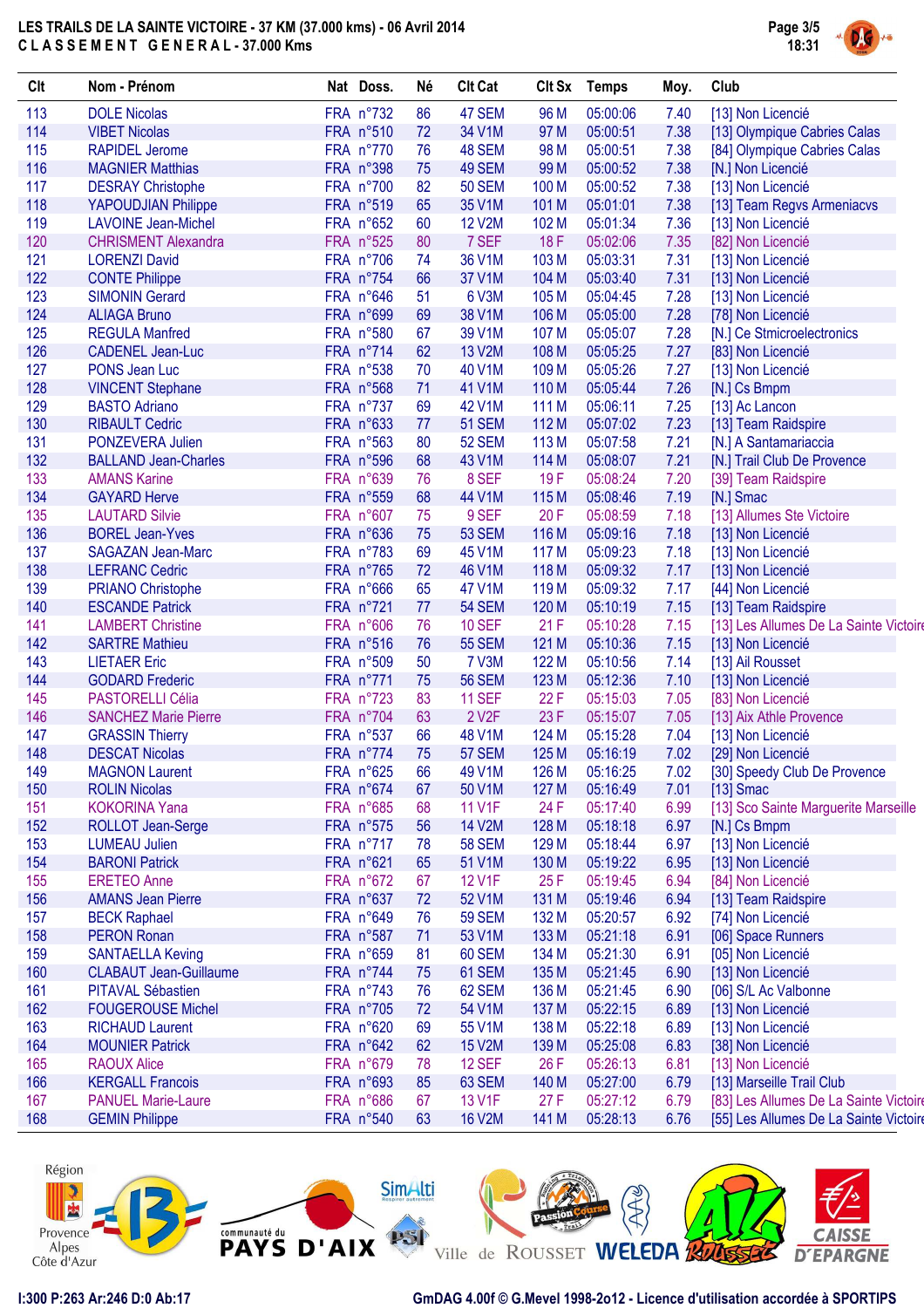

| Clt | Nom - Prénom                  | Nat Doss. | Né | <b>Clt Cat</b>     |       | Clt Sx Temps | Moy. | Club                                   |
|-----|-------------------------------|-----------|----|--------------------|-------|--------------|------|----------------------------------------|
| 169 | <b>GRIMALDI Jean-Michel</b>   | FRA n°762 | 65 | 56 V1M             | 142 M | 05:28:41     | 6.75 | [13] Non Licencié                      |
| 170 | <b>FULCRAND Nicolas</b>       | FRA n°624 | 73 | 57 V1M             | 143 M | 05:28:53     | 6.75 | [13] Non Licencié                      |
| 171 | <b>MONNET Sebastien</b>       | FRA n°595 | 74 | 58 V1M             | 144 M | 05:29:11     | 6.74 | [N.] Traileur Des 7 Monts              |
| 172 | <b>GOURIOU Cedric</b>         | FRA n°613 | 75 | 64 SEM             | 145 M | 05:29:35     | 6.74 | [13] Les Allumes De La Sainte Victoire |
| 173 | <b>GONÇALVES Rita</b>         | FRA n°614 | 68 | <b>14 V1F</b>      | 28F   | 05:29:35     | 6.74 | [78] Les Allumes De La Sainte Victoire |
| 174 | <b>COMBAUD Pierre-Yves</b>    | FRA n°576 | 66 | 59 V1M             | 146 M | 05:30:20     | 6.72 | [N.] Cs Bmpm                           |
| 175 | <b>BANON Frederic</b>         | FRA n°784 | 66 | 60 V1M             | 147 M | 05:31:55     | 6.69 | [13] Non Licencié                      |
| 176 | <b>PESCE Stephanie</b>        | FRA n°740 | 72 | 15 V1F             | 29F   | 05:33:18     | 6.66 | [83] Ac Vidauban                       |
| 177 | <b>GRECH Gerard</b>           | FRA n°603 | 77 | 65 SEM             | 148 M | 05:34:33     | 6.64 | [N.] Non Licencié                      |
| 178 | <b>LACAZE Christian</b>       | FRA n°675 | 70 | 61 V1M             | 149 M | 05:34:57     | 6.63 | [01] Non Licencié                      |
| 179 | <b>RECH Philippe</b>          | FRA n°745 | 68 | 62 V1M             | 150 M | 05:34:58     | 6.63 | [38] Amc Aubagne                       |
| 180 | <b>ROULOIS Guillaume</b>      | FRA n°610 | 82 | 66 SEM             | 151 M | 05:35:14     | 6.62 | [13] Non Licencié                      |
| 181 | <b>GERBAUD Philippe</b>       | FRA n°617 | 74 | 63 V1M             | 152 M | 05:36:06     | 6.61 | [13] Non Licencié                      |
| 182 | <b>ROQUES Christine</b>       | FRA n°526 | 77 | 13 SEF             | 30 F  | 05:37:08     | 6.58 | [13] Non Licencié                      |
| 183 | <b>DA CRUZ Jacinto</b>        | FRA n°591 | 76 | 67 SEM             | 153 M | 05:38:04     | 6.57 | [83] Non Licencié                      |
| 184 | <b>TONELLI Xavier</b>         | FRA n°616 | 71 | 64 V1M             | 154 M | 05:39:39     | 6.54 | [69] Non Licencié                      |
| 185 | <b>TROSSAT Sebastien</b>      | FRA n°640 | 74 | 65 V1M             | 155 M | 05:40:49     | 6.51 | [13] Lons Athletique Club              |
| 186 | <b>DI PALMA Tony</b>          | FRA n°608 | 64 | <b>17 V2M</b>      | 156 M | 05:41:27     | 6.50 | [13] Allumés Ste Victoire              |
| 187 | <b>SUZANNE Gilles</b>         | FRA n°773 | 69 | 66 V1M             | 157 M | 05:42:22     | 6.48 | [13] Non Licencié                      |
| 188 | <b>DOIZON David</b>           | FRA n°753 | 74 | 67 V1M             | 158 M | 05:43:12     | 6.47 | [13] Lfa Trets                         |
| 189 | <b>PERVIS Sébastien</b>       | FRA n°690 | 75 | 68 SEM             | 159 M | 05:43:39     | 6.46 | [13] Non Licencié                      |
| 190 | <b>MOZZICONACCI Stefanu</b>   | FRA n°565 | 92 | 1 ESM              | 160 M | 05:43:44     | 6.46 | [N.] A Santamariaccia                  |
| 191 | <b>MARCHAL Marie-Anne</b>     | FRA n°604 | 57 | 3 V <sub>2</sub> F | 31 F  | 05:45:45     | 6.42 | [13] Non Licencié                      |
| 192 | <b>OSANNO Nicolas</b>         | FRA n°627 | 73 | 68 V1M             | 161 M | 05:46:29     | 6.41 | [13] Non Licencié                      |
| 193 | <b>VERGER Nicolas</b>         | FRA n°594 | 67 | 69 V1M             | 162 M | 05:46:30     | 6.41 | [39] Ultra Tamalous                    |
| 194 | <b>VINCENT Roland</b>         | FRA n°530 | 65 | 70 V1M             | 163 M | 05:46:32     | 6.41 | [13] Non Licencié                      |
| 195 | <b>SABLAYROLLES Jerome</b>    | FRA n°789 | 76 | 69 SEM             | 164 M | 05:47:02     | 6.40 | [13] Non Licencié                      |
| 196 | PERRACCHIA Sebastien          | FRA n°611 | 77 | <b>70 SEM</b>      | 165 M | 05:47:03     | 6.40 | [73] Olympique Cabries Calas           |
| 197 | <b>ARHAN Mickael</b>          | FRA n°739 | 77 | <b>71 SEM</b>      | 166 M | 05:47:04     | 6.40 | [83] Non Licencié                      |
| 198 | <b>PEREZ Melanie</b>          | FRA n°715 | 80 | 14 SEF             | 32F   | 05:47:09     | 6.40 | [13] Ac Vidauban                       |
| 199 | <b>DARREY Sylvain</b>         | FRA n°504 | 79 | 72 SEM             | 167 M | 05:47:12     | 6.39 | [13] Non Licencié                      |
| 200 | <b>DEYMIÉ Sébastien</b>       | FRA n°517 | 76 | 73 SEM             | 168 M | 05:47:35     | 6.39 | [83] Non Licencié                      |
| 201 | <b>CAUVIN Joel</b>            | FRA n°764 | 56 | <b>18 V2M</b>      | 169 M | 05:47:55     | 6.38 | [13] Trail Athlitude Cuers             |
| 202 | <b>CHEVALIER Laurent</b>      | FRA n°682 | 68 | <b>71 V1M</b>      | 170 M | 05:48:19     | 6.37 | [13] Non Licencié                      |
| 203 | <b>DUVIVIER Jean</b>          | FRA n°684 | 47 | 8 V3M              | 171 M | 05:48:51     | 6.36 | [13] Non Licencié                      |
| 204 | <b>BEUCHER Thierry</b>        | FRA n°542 | 67 | <b>72 V1M</b>      | 172 M | 05:48:51     | 6.36 | [13] Ac Lançon                         |
| 205 | <b>ROBERT Françoise</b>       | FRA n°688 | 53 | 1 V3F              | 33 F  | 05:50:34     | 6.33 | [13] Speedy Club De Provence           |
| 206 | <b>FLORENTIN Anatole</b>      | FRA n°585 | 62 | <b>19 V2M</b>      | 173 M | 05:50:58     | 6.33 | [83] Ce Stmicroelectronics             |
| 207 | <b>MARTINEZ PEREZ Lucas</b>   | FRA n°748 | 74 | 73 V1M             | 174 M | 05:51:21     | 6.32 | [83] Non Licencié                      |
| 208 | <b>MARTINEZ PEREZ LIorens</b> | FRA n°597 | 76 | <b>74 SEM</b>      | 175 M | 05:51:50     | 6.31 | [N.] Trail Club De Provence            |
| 209 | <b>SUDUL Valerie</b>          | FRA n°546 | 72 | <b>16 V1F</b>      | 34 F  | 05:51:50     | 6.31 | [13] Non Licencié                      |
| 210 | <b>JAMAIN Philippe</b>        | FRA n°772 | 50 | 9 V3M              | 176 M | 05:57:08     | 6.22 | [13] Non Licencié                      |
| 211 | <b>SUAUDEAU Baptiste</b>      | FRA n°741 | 83 | <b>75 SEM</b>      | 177 M | 05:58:00     | 6.20 | [83] Non Licencié                      |
| 212 | <b>FERNANDEZ Helene</b>       | FRA n°713 | 85 | <b>15 SEF</b>      | 35F   | 06:00:29     | 6.16 | [73] Non Licencié                      |
| 213 | <b>FERNANDEZ Santiago</b>     | FRA n°532 | 78 | <b>76 SEM</b>      | 178 M | 06:00:30     | 6.16 | [13] Non Licencié                      |
| 214 | <b>KENANE Abdelkader</b>      | FRA n°541 | 38 | 1 V4M              | 179 M | 06:04:31     | 6.09 | [13] S/L Olympique Club Thiervillois 5 |
| 215 | <b>FROMENT Stephanie</b>      | FRA n°623 | 76 | <b>16 SEF</b>      | 36 F  | 06:04:37     | 6.09 | [01] Non Licencié                      |
| 216 | <b>TEXIER Michael</b>         | FRA n°667 | 70 | 74 V1M             | 180 M | 06:06:34     | 6.06 | [84] Non Licencié                      |
| 217 | <b>LORANG Marc</b>            | FRA n°671 | 54 | <b>10 V3M</b>      | 181 M | 06:07:32     | 6.04 | [06] Non Licencié                      |
| 218 | <b>CAUVY Coraline</b>         | FRA n°782 | 83 | 17 SEF             | 37 F  | 06:08:38     | 6.02 | [13] Non Licencié                      |
| 219 | <b>CHARDONNEAU Christophe</b> | FRA n°550 | 63 | 20 V2M             | 182 M | 06:10:33     | 5.99 | [N.] Non Licencié                      |
| 220 | <b>MAYEN Regis</b>            | FRA n°678 | 68 | <b>75 V1M</b>      | 183 M | 06:10:33     | 5.99 | [01] Caposs                            |
| 221 | <b>PUTZU Jerome</b>           | FRA n°641 | 80 | 77 SEM             | 184 M | 06:10:44     | 5.99 | [13] Non Licencié                      |
| 222 | DE MACÉDO Thierry             | FRA n°661 | 66 | <b>76 V1M</b>      | 185 M | 06:11:53     | 5.97 | [13] Non Licencié                      |
| 223 | <b>RAOUX Alexandre</b>        | FRA n°676 | 78 | <b>78 SEM</b>      | 186 M | 06:17:19     | 5.88 | [13] Non Licencié                      |
| 224 | <b>MORELLO Vincent</b>        | FRA n°718 | 74 | <b>77 V1M</b>      | 187 M | 06:18:36     | 5.86 | [14] Team Raidlight                    |
|     |                               |           |    |                    |       |              |      |                                        |